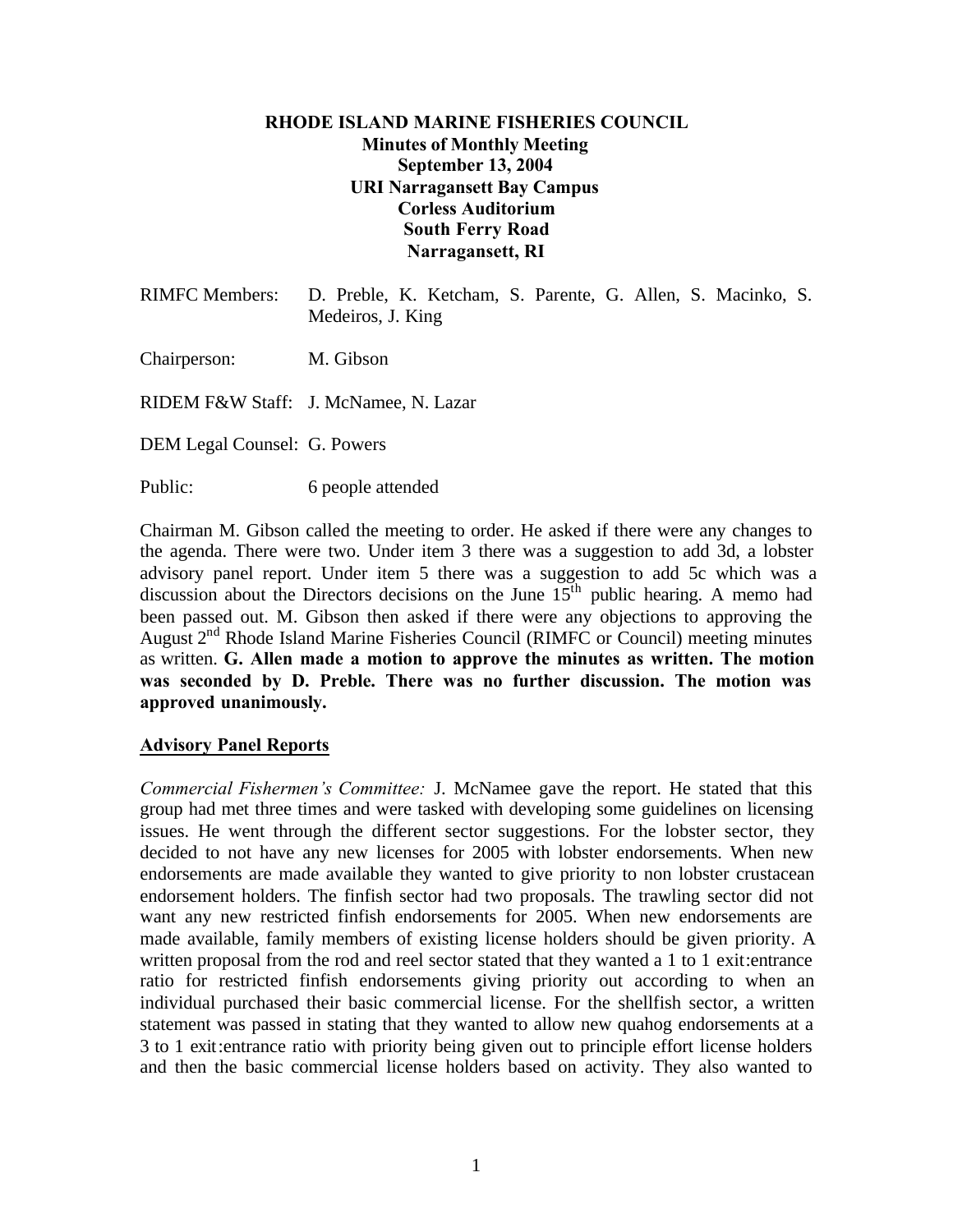allow new effort in from the student shellfish license sector, the requirements were given in there written proposal.

There was a discussion about the timing of how the licensing fits in to the upcoming public hearing. M. Gibson stated that the Council will take the proposals mentioned that evening and any public comments which come from the public hearing, form a consensus position which will then be forwarded to the Director of the Department of Environmental Management (DEM). He will then make a decision and the regulations will be modified if need be and filed so that DEM Licensing will have the appropriate regulations for issuing new licenses. The new regulations should be filed by the first week in November.

D. Orchard asked what the apprenticeship group was, referred to in the rod and reel sector proposal. S. Parente stated that it was the basic commercial license holders they were referring to. He went on to say that many people had purchased these licenses under the impression that they would eventually be eligible for a principle effort license.

D. Orchard asked a follow up question. In the shellfish proposal there was mention of 50 slips as the cutoff point for priority, he wanted to know if this number could change based on comments which come out of the public hearing. G. Powers and M. Gibson stated that it could change due to comments from the public hearing if the Director was inclined to do so.

*Scup/Black Sea Bass:* K. Ketcham gave the report. He started by reviewing the black sea bass fishery. Upon reviewing the previous two fishing seasons the advisory panel (AP) recommended leaving the winter sub period as it was but then reduce the possession limit for the August through October sub period to start at 50 pounds instead of 100 pounds. All allocations and possession limits for the other sub periods would remain the same.

For the scup fishery, after reviewing the previous year's fisheries, the panel discussed dropping the starting possession limit from 1000 pounds to 500 pounds on May first. Subsequently they would then raise the possession limit when the floating fish trap fishery has landed the bulk of their allocation. K. Ketcham stated that they decided to consult with some of the fishermen this would affect before making it an official advisory panel recommendation.

M. Gibson asked if there was any discussion about the floating fish trap fishery at this meeting. K. Ketcham stated that there had not been because no floating fish trap representatives were present.

J. Low asked about the black sea bass recommendation, stating that his organization was opposed to this proposal. K. Ketcham stated the proposal was put forward to try and keep the fishery from closing.

S. Medeiros brought up the point that looking at the advisory panel minutes it did not appear that any of the people present were members. He felt this was a problem when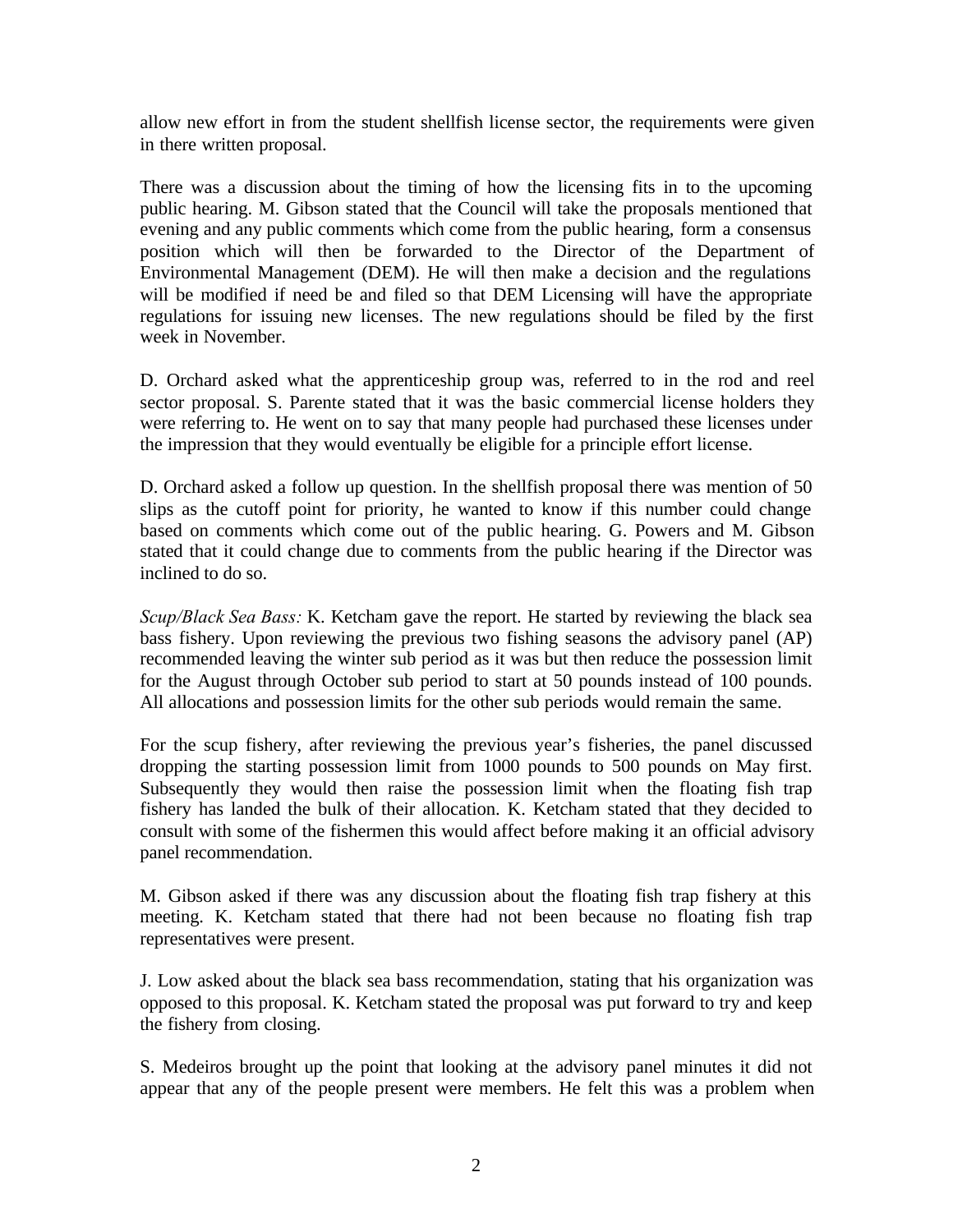developing a consensus opinion coming out of the panel. He suggested that there should be a second meeting to try and get some more members to attend. He went on to say that he felt there should be a little more information on the meeting minutes so that they could get a better idea of who attended the meeting and what position they were coming from. J. King suggested bringing the AP member list to the meeting and having people check off there names if they were in attendance and then make this list available to the Council with the meeting summary. There was further discussion on how many members were necessary to have a valid meeting. **The Council members decided to hold AP meetings per the usual course of action but would like a more detailed indication of the individuals that were present at the meeting so that the Council could decide how they wanted to weight the opinions of that particular AP. They also stated that if no members show up to the meeting, that meeting should be canceled.** M. Gibson asked if this was agreed to by all of the Council members, they all agreed. **M. Gibson stated that this would be carried forward as a new AP policy.**

The Council also requested that the DFW get the Council a list of all the advisory panels and their members. J. McNamee stated that he would have this for the next meeting.

An audience member stated that he felt the winter period should be lowered so that the summer period could remain at 100 pounds. Dropping to 50 pounds for black sea bass was too low a possession limit to make it economically feasible. M. Gibson stated that the reason the possession limits were higher in the winter is because the boats that are catching them go on long trips so they need a higher possession limit to make it economically feasible for them. K. Ketcham stated that RI would not have any black sea bass quota if it wasn't for the winter fishery, the state allocation was based mostly on the catch brought in during this period.

J. McNamee stated for the information of the Council that due to an error on his part, the scup proposal which was brought up at the AP meeting was in the public hearing summary document while the black sea bass proposal was not. He had attended the meeting and had thought that the black sea bass proposal wasn't a consensus and that the scup proposal was, however it was the opposite. He went on to say that all of the proposals would make it on to the public hearing slideshow, therefore they would all be presented for public input.

*Summer Flounder:* D. Preble gave the report. Three separate proposals came out of the AP meeting. The first was from the offshore trawler group who wanted to return to the historical allocation scheme of: winter 1 at 54%, summer 1 at 12%, summer 2 at 23%, and winter 2 at 11%. The second was a proposal from the DFW with an allocation scheme of: winter 1 at 52%, summer 1 at 19%, summer 2 at 20%, and winter 2 at 9%. This scheme was developed to keep the fishery open all year long. The third proposal was from the commercial rod and reel fishermen which had an allocation scheme of: winter 1 at  $54\%$ , summer 1 at  $17.5\%$ , summer 2 at  $17.5\%$ , and winter 2 at  $11\%$ . All of these proposals distribute all of the summer flounder in the states allocation at these percentages, without any set aside going in to any particular period. There was also the proposal brought forward at the meeting for sector allocation for this fishery, in other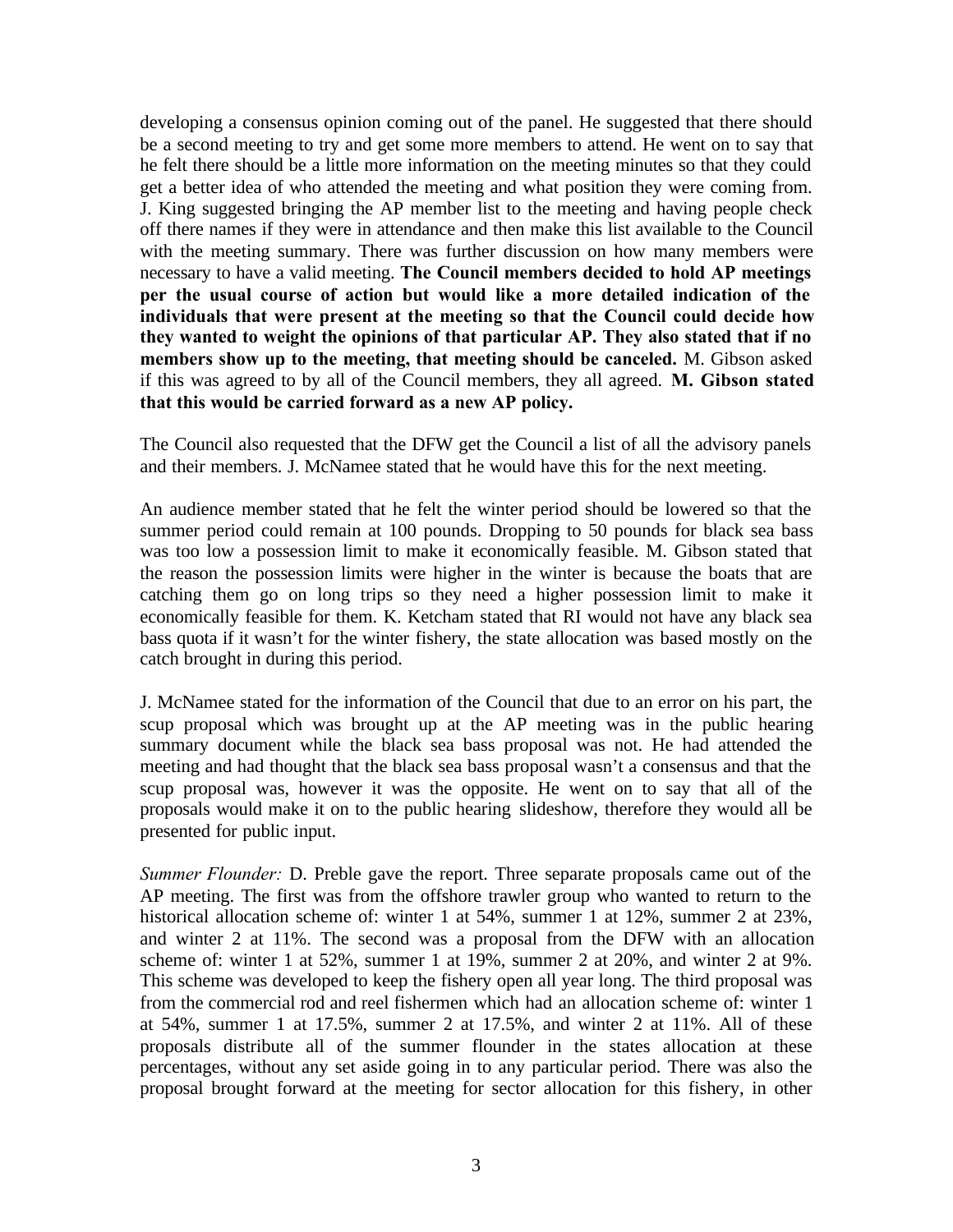words a separate fluke quota for rod and reel fishermen. This item was tabled until a written sector allocation proposal was brought forward to the AP. The consensus of the AP was to recommend the commercial rod and reel sector proposal with the caveat that they not include the language stating that the fishery should remain open at 100 pounds for the whole summer. The panel voted 3 to 1 to accept the commercial rod and reel proposal with the caveat as mentioned above. One other item that was discussed was the underage language in the regulations. The panel approved allowing underages from winter 1 to go in to winter 2 rather than get spread evenly amongst all periods. The AP did not agree on language regarding overages.

K. Ketcham asked a couple of clarifying questions and then went on to state to the Council that he would like them to seriously consider the sector allocation proposal which had been brought up at the AP meeting. M. Gibson wanted to add that this sort of allocation plan will touch off a long debate over which years to use as the base years to develop the two quotas. He also stated that the state is just now gaining the ability to be able to interrogate landings data down to gear specific levels which adds another layer of complexity in to the mix.

S. Parente stated that, based on his discussions with voting summer flounder AP members, he did not think the underage proposal was a consensus from the panel. D. Preble stated that he understands what S. Parente was saying but it was a unanimous decision by the AP to approve the underage proposal. J. Low stated that he agrees with S. Parente's analysis of the situation stating that he was present at the meeting and felt that this issue was rushed because it was brought up at the end of the night and was not thoroughly discussed. B. Mattiucci, later in the meeting echoed these same sentiments.

*Lobster:* J. King gave the report. He stated that this meeting was mainly an informational update for the AP to let them know what has happened regarding lobsters at the Atlantic States Marine Fisheries Commission (ASMFC) level. M. Gibson stated that the update consisted of informing the AP about potential stock increases from the extremely low levels of the previous year coupled with some confirmation of attrition taking place in the lobster industry. Regarding the ASMFC addendum discussion which was a tabled item from the previous public hearing, M. Gibson stated that the ASMFC rejected the industry developed effort control program and directed the states to come forward with a new proposal by the November board meeting. The DFW is working with industry to redevelop an effort control program, but he stated that this will not likely be completed by November.

### **New Business**

*Distribute public hearing summary document:* M. Gibson wanted to bring up a topic before the Council went over the public hearing summary document. The licensing law requires the Department of Environmental Management (DEM) to get proposed licensing regulation changes and sector management plans before the Council 60 days prior to the fall public hearing. The Council was receiving the licensing regulation changes and sector management plans that evening which was less than 60 days. M. Gibson stated that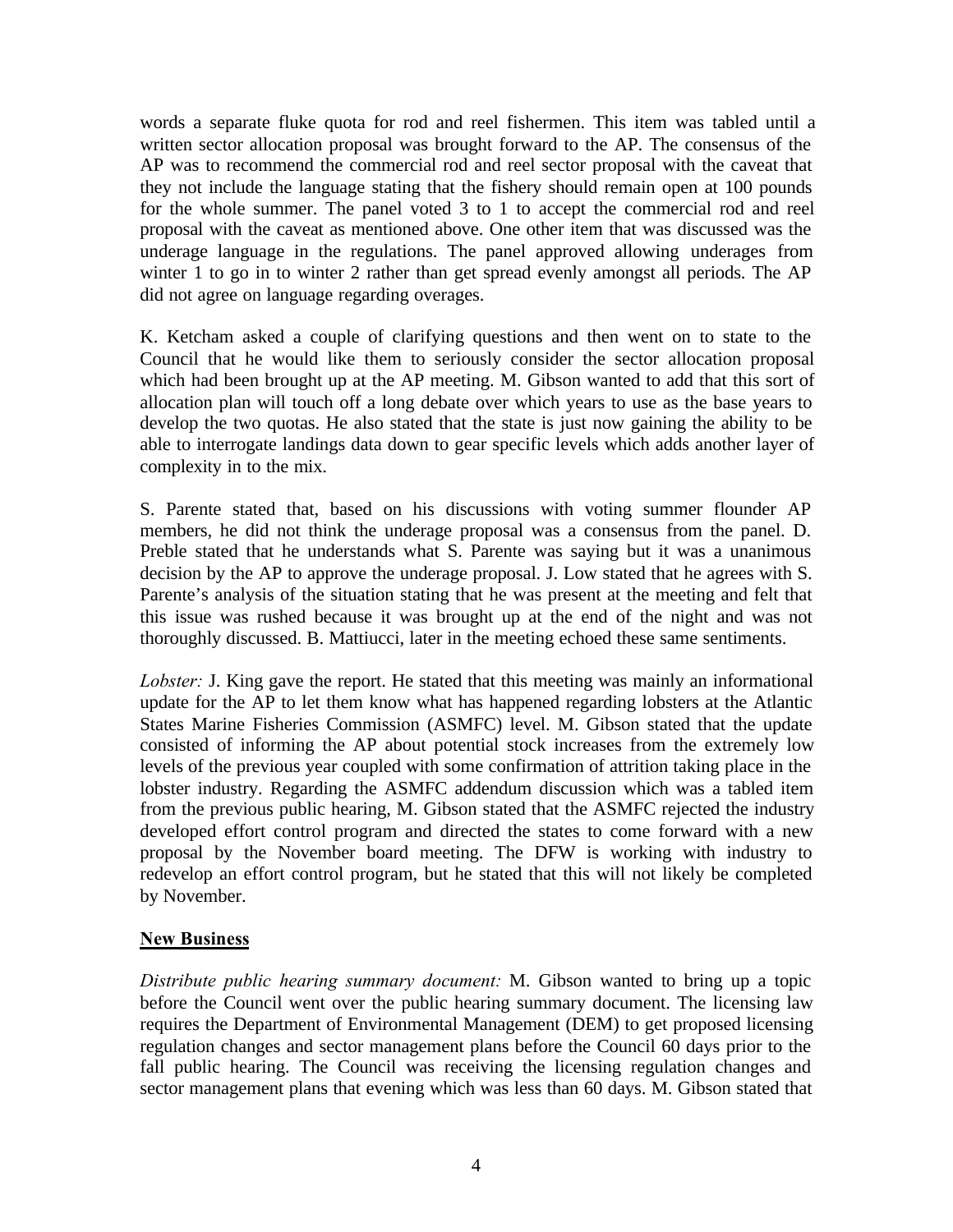there were two options for the Council. The Council had the ability to request that the Director of DEM waive the 60 day requirement and the Council could stay on track for the next planned public hearing on October  $4<sup>th</sup>$  or they could postpone the public hearing on the licensing regulations until mid November which would meet the 60 day requirement. M. Gibson stated that the reason this happened was because fishery data was not available prior to the 60 day period upon which to base sector management plan and licensing changes.

### **S. Medeiros made a motion to recommend to the Director that he invoke his authority to waive the 60 day notification rule for the Council relative to the sector management plans and licensing regulations. D. Preble seconded the motion. There was no further discussion. The Council voted unanimously to approve the motion.**

J. McNamee went on to describe the public hearing summary document contents and the licensing and sector management plans which had been given to the Council. K. Ketcham asked whether the scup proposal which had been included in the summary document was going to be in the public hearing slideshow, seeing as how it was not a consensus and was subsequently rejected by participants in the fishery. J. McNamee stated he would include it in the slideshow but would make a note on the slide that it was not an AP consensus recommendation.

# **Other Business**

*Report on the third aggregate landing workshop:* J. McNamee gave the report. This was the third meeting of this working group and they were tasked with developing an aggregate or weekly landing program for the winter 1 sub period. Two different proposals were discussed at the meeting. The first was a plan which allowed one weekly landing of summer flounder in a week at an elevated poundage. The drawback is it does not allow fishermen flexibility because they can not land more than one time in a week. The second proposal was an aggregate landing proposal which allowed fishermen to land more than one time during the week by using the electronic dealer reporting system to account for those landings. The drawback is that this program was much harder to enforce.

Several asides were discussed at the workshop including discussions on the transferability of summer flounder exemption certificates, the scup food bank donation program which took place the previous year, and the use of the Commercial Fishermen's Committee.

The logistics of the program which were discussed were to start the program in February and end it in April, to allow a maximum poundage of 2,500 pounds, to drop the possession limit to 500 pounds following the program, and to keep the 80% quota trigger as a safeguard.

*Addition to the Scup/Black Sea Bass advisory panel membership list:* J. McNamee stated that the Council had been given a request letter and a resume for an individual who wanted to be included as an advisory panel representative for bait and tackle dealers on